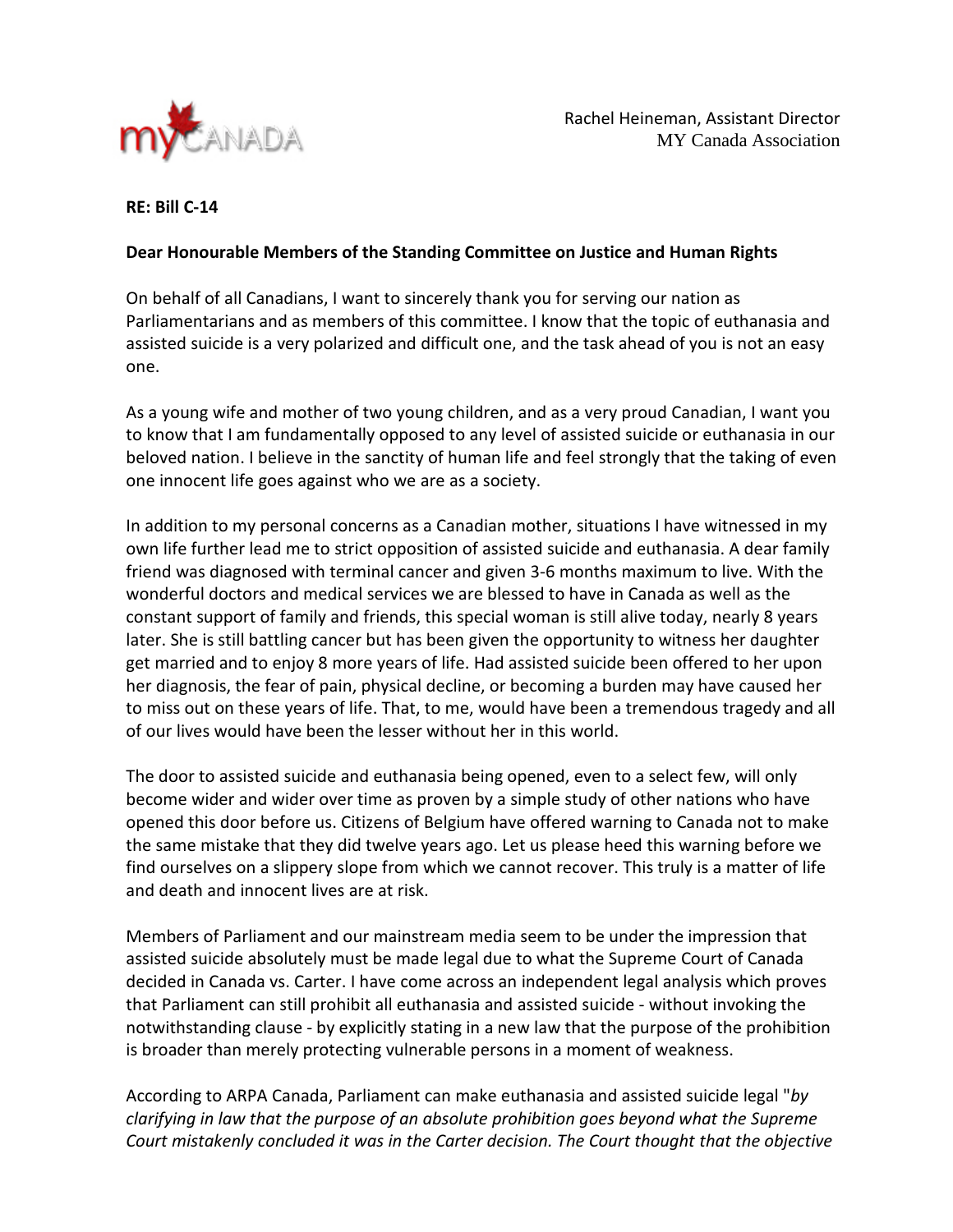*of the criminal prohibition on assisted suicide was merely to protect vulnerable persons from being induced to commit suicide at a moment of weakness. The Court thought that the objective was not to protect life broadly speaking, or even to prevent suicide. This distinction effectively determined the outcome of the case. But what if the purpose or objective of the assisted suicide law was actually much broader than the SCC thought? Parliament has opportunity now to clarify."* (https://arpacanada.ca/assisted-suicide-total-ban.pdf)

**I respectfully, but wholeheartedly urge Parliament to use this opportunity to pass a new law making assisted suicide and euthanasia illegal and upholding the Canadian principle of the inviolability of life**, and in doing so, to protect not only the vulnerable but all Canadians.

If Parliament is determined to allow the killing of innocent Canadians through euthanasia and assisted suicide, then I recommend the following **amendments to Bill C-14** that will at minimum help to protect at least some Canadians from being killed.

The biggest concerns in the current proposed legislation of assisted suicide, C-14, are the lack of protection for vulnerable Canadians due to vague wording, the absence of judicial oversight and reporting, and the fact that C-14 does not offer protection of the conscience rights of healthcare workers.

## **Recommended Amendments to C-14 are as follows:**

**1. 241.2(3)(a):** Replace "be of the opinion that the person meets all the criteria…" to "**be certain and have documented proof that the person meets all the criteria…**"

a. Rationale: Having an opinion requires little justification. When the outcome determines whether someone will live or die, there absolutely must be certainty, both to the individual making the decision and those they will have to justify it to.

**2. 241.2(2)(d):** Replace "their natural death has become reasonably foreseeable, taking into account all of their medical circumstances, without a prognosis necessarily having been made as to the specific length of time that they have remaining." to "**their illness is terminal with a prognosis of not more than 3 months.**" – the physician must be sure that the specific illness the patient has will cause the patient's death within 3 months.

a. Rationale: The current wording is extremely vague and can be applicable to anyone. Natural death is reasonably foreseeable for every human being. b. Parliament has the freedom to precisely define the term "grievous and irremediable". Precise terms, including a confirmed diagnosis and prognosis, is crucial for limiting assisted suicide. Failure to do so leaves it open to subjective and contradicting standards which could include thousands of Canadians who suffer from chronic illness, psychiatric illness, or long-term disability.

c. A requirement for life expectancy of less than three months, with diagnosis and prognosis confirmed in writing by more than one doctor, protects against abuse and the expansion of the availability of suicide as a means to avoid being a "burden" on society or on family.

**3. 241.2(2)(c):** Remove the words "or psychological". Add to s. 241.2(2) the following: **"(e) a mental illness or psychiatric disorder is not a grievous or irremediable medical condition for the purposes of this section.**"